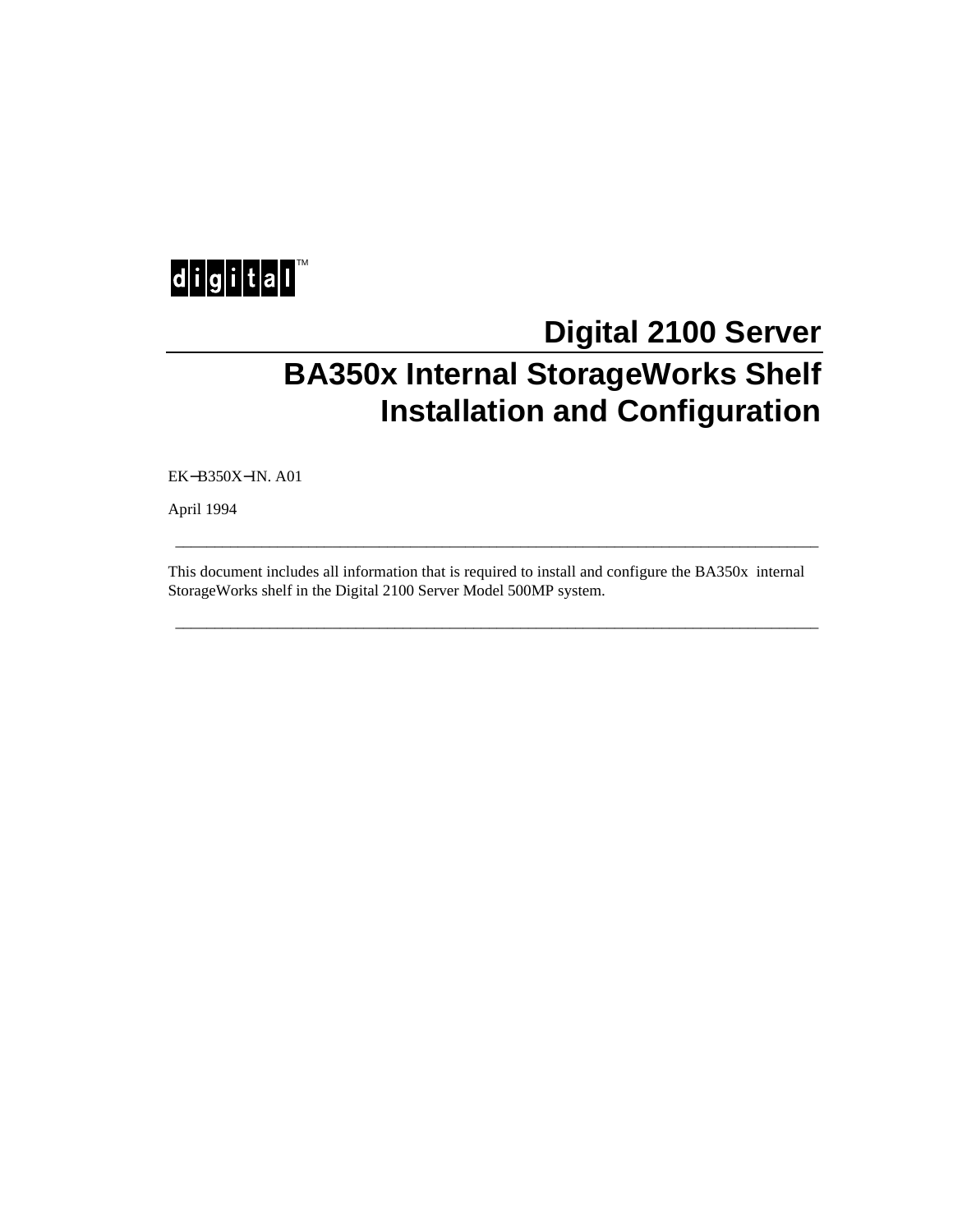April 1994

Digital Equipment Corporation makes no representations that the use of its products in the manner described in this publication will not infringe on existing or future patent rights, nor do the descriptions contained in this publication imply the granting of licenses to make, use, or sell equipment or software in accordance with the description.

 $\_$  , and the set of the set of the set of the set of the set of the set of the set of the set of the set of the set of the set of the set of the set of the set of the set of the set of the set of the set of the set of th

Copyright © Digital Equipment Corporation, 1994. All Rights Reserved.

The following are trademarks of Digital Equipment Corporation: Digital, StorageWorks, and the DIGITAL logo.

All other trademarks and registered trademarks are the property of their respective holders.

**FCC Notice:** The equipment described in this manual generates, uses, and may emit radio frequency energy. The equipment has been type tested and found to comply with the limits for a Class A computing device pursuant to Subpart J of Part 15 of FCC Rules, which are designed to provide reasonable protection against such radio frequency interference when operated in a commercial environment. Operation of this equipment in a residential area may cause interference, in which case the user at his own expense may be required to take measures to correct the interference

S2491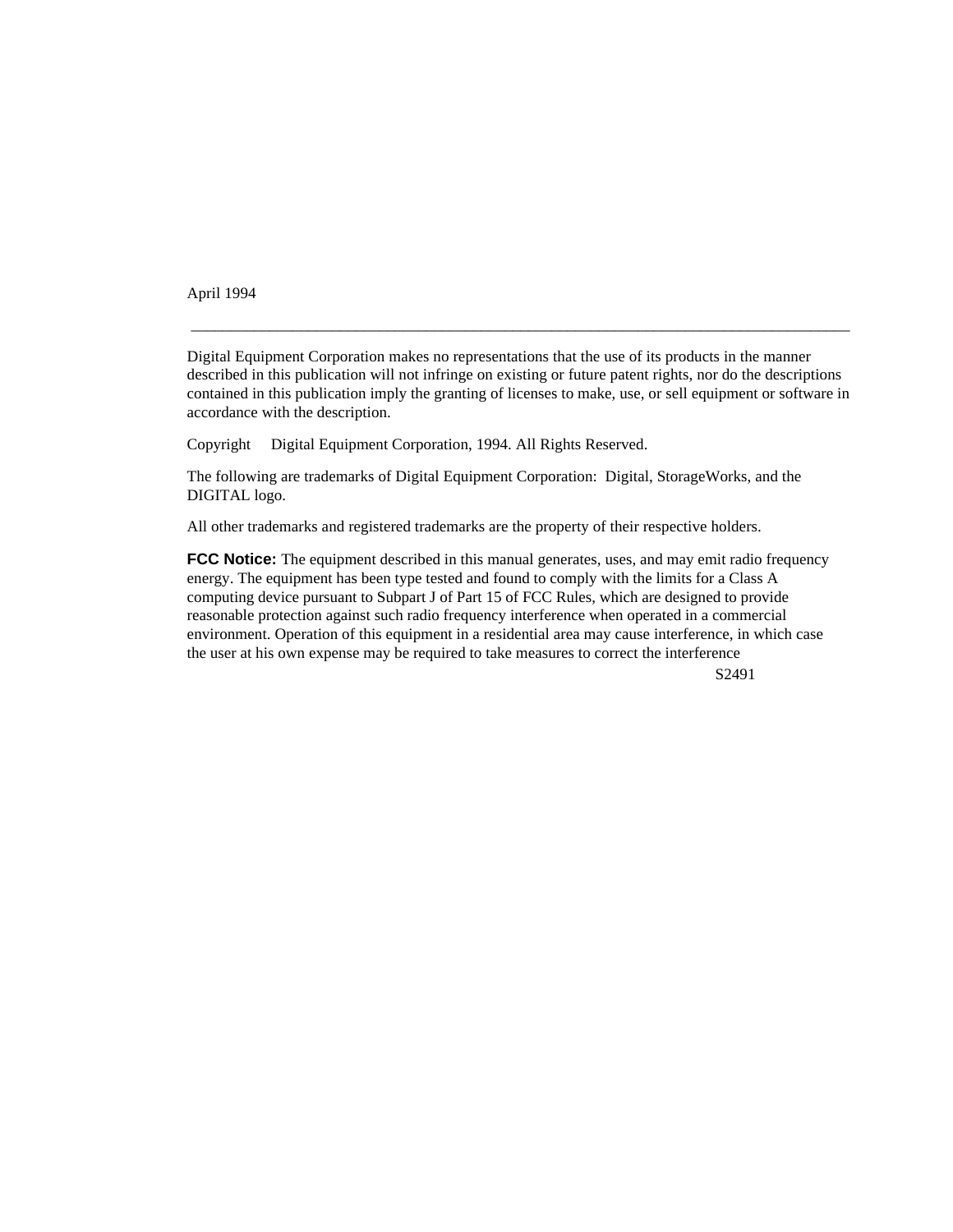## **Model 500MP StorageWorks Shelf Installation**

The following five steps illustrate how to install the StorageWorks shelf.



#### **Step 1: Disconnect the AC Power**

- **Caution:** Before opening or removing system panels:
- 1. Perform orderly shutdown of the operating system.
- 2. Shut off the DC power switch on the OCP.
- 3. Shut off AC power by setting the AC On/Off switch on each power supply to Off. **Note:** Some power supplies do not have an AC On/Off switch.
- 4. Unplug the AC power cord for each power supply.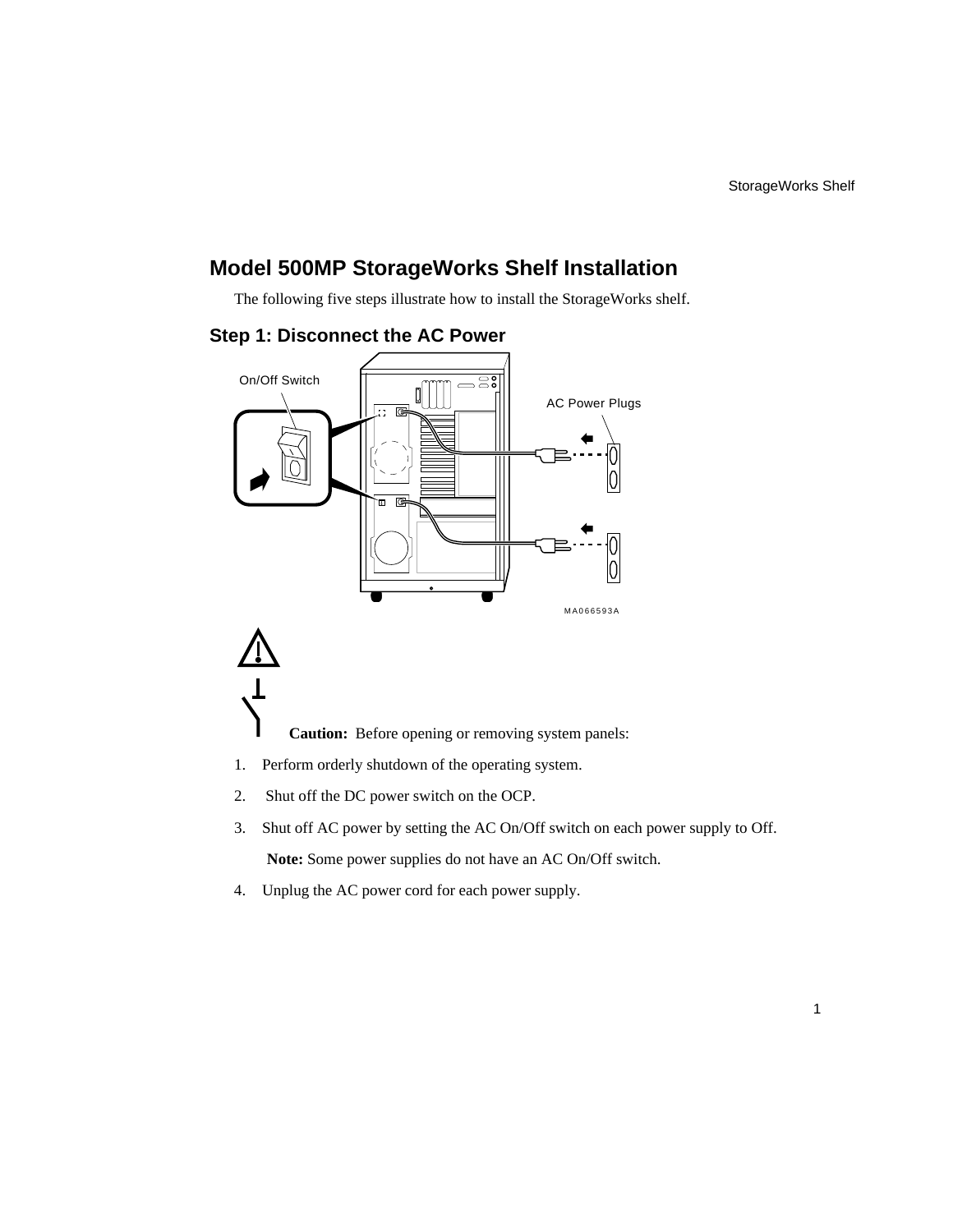StorageWorks Shelf



**Step 2: Remove the Grill Cover**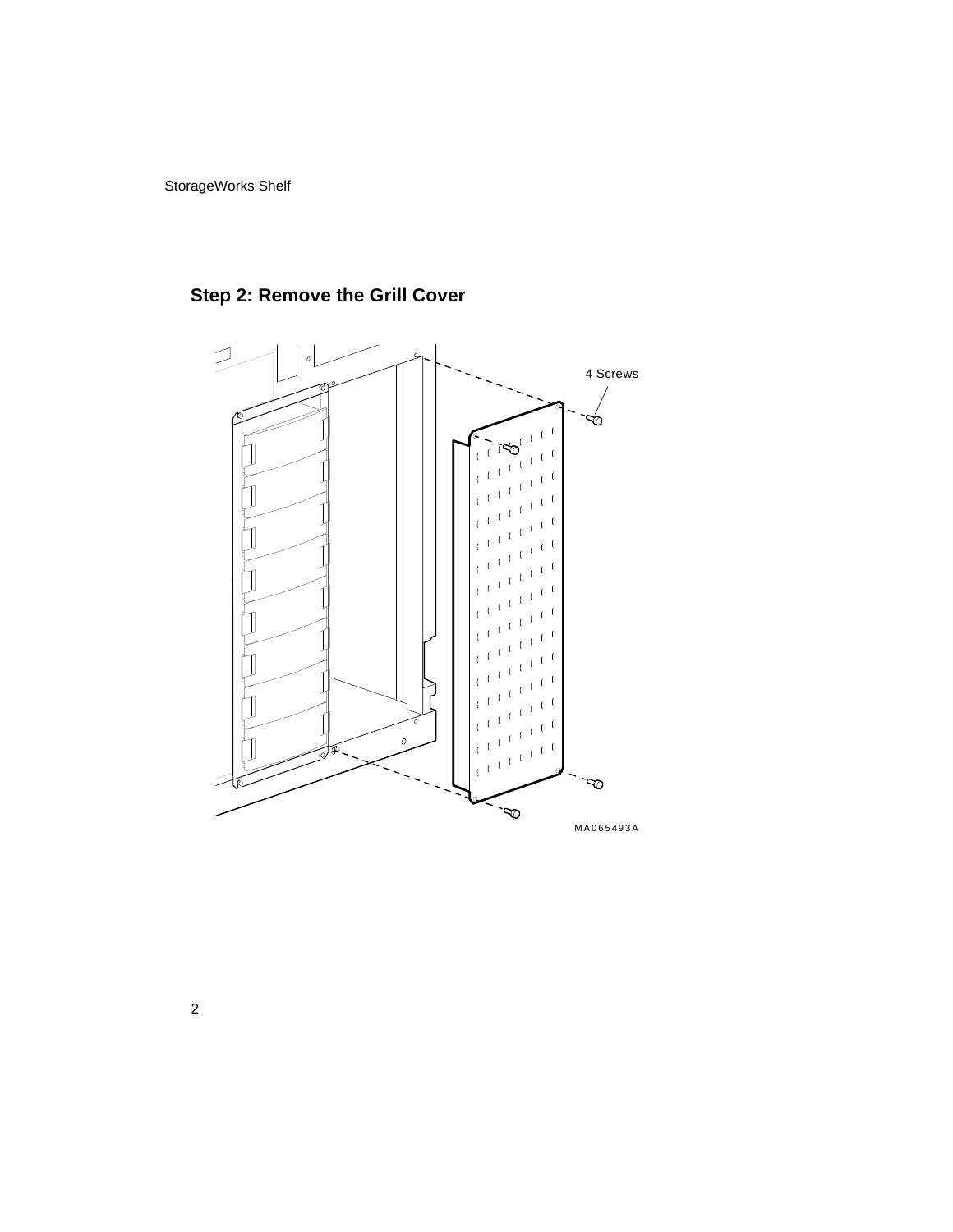#### **Step 3: Remove the Cable Routing Box**

Remove the forward cable routing box so that you can reach the rear cable routing box. The following illustration displays how to remove a cable routing box.

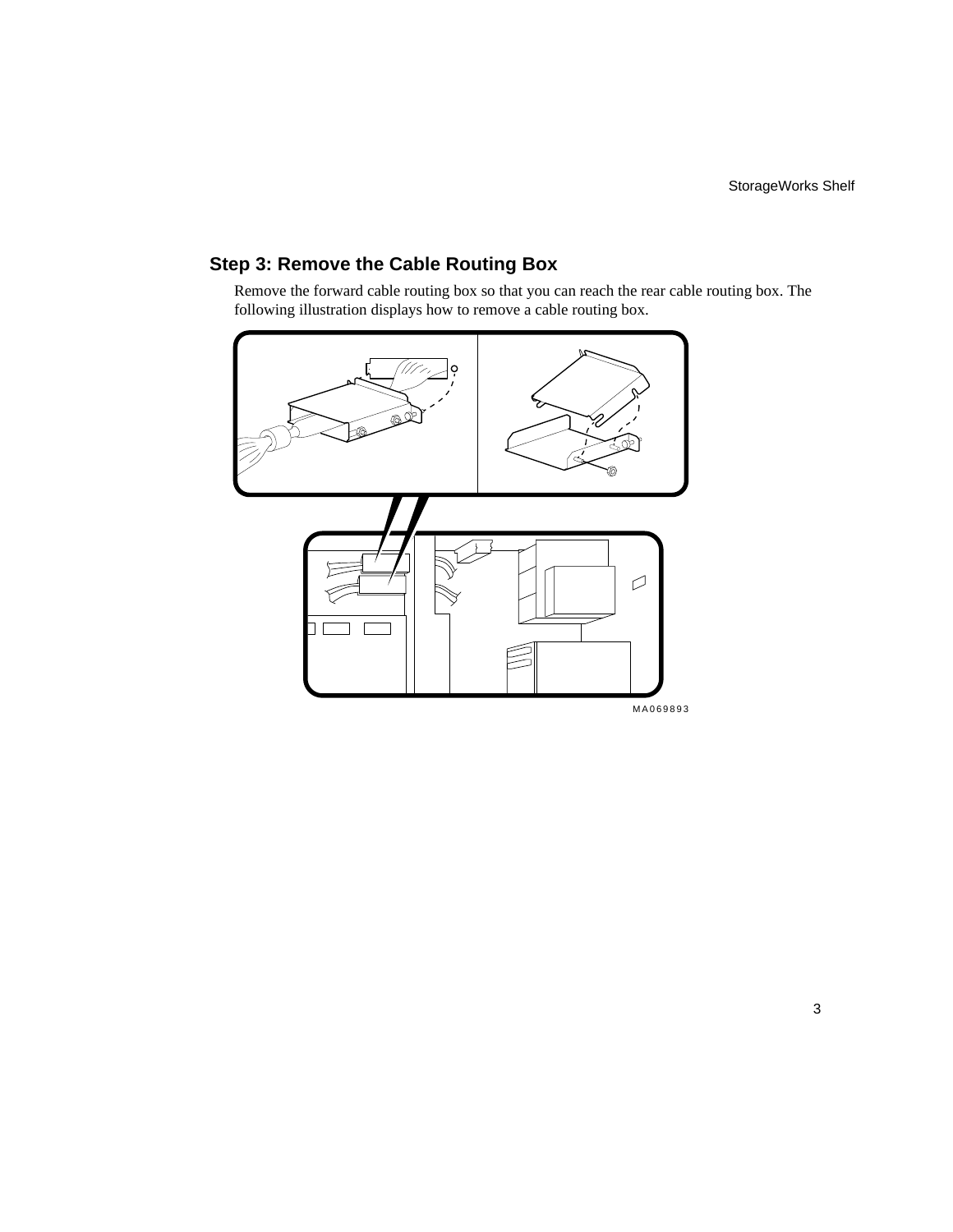StorageWorks Shelf

## **Step 4: Installing the Power Cables**

The following ilustration shows how to install and route power cables.



MA063693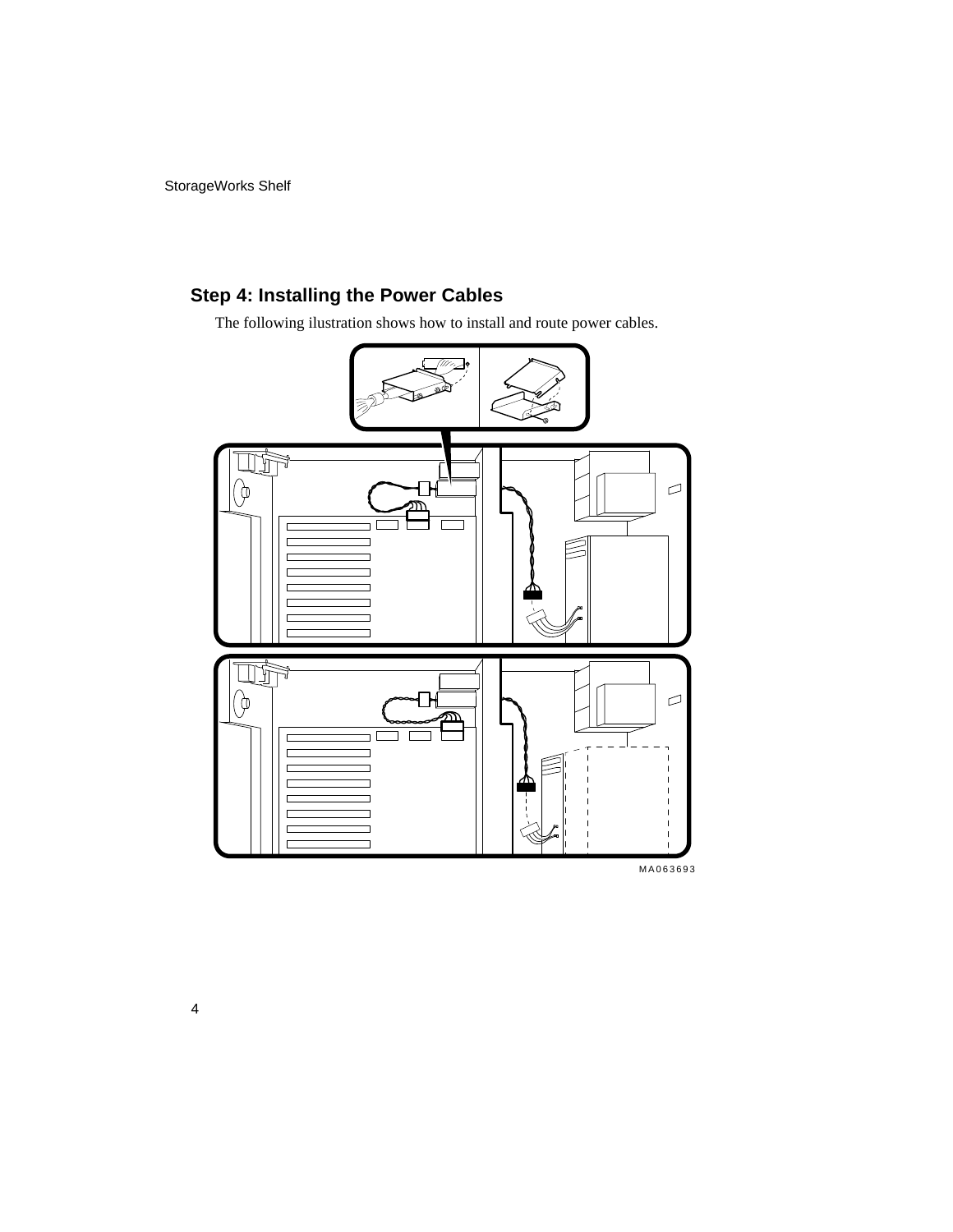## **Step 5: Installing the Shelf**

The following illustration shows the installation of the StorageWorks shelf into the Model 500MP.



5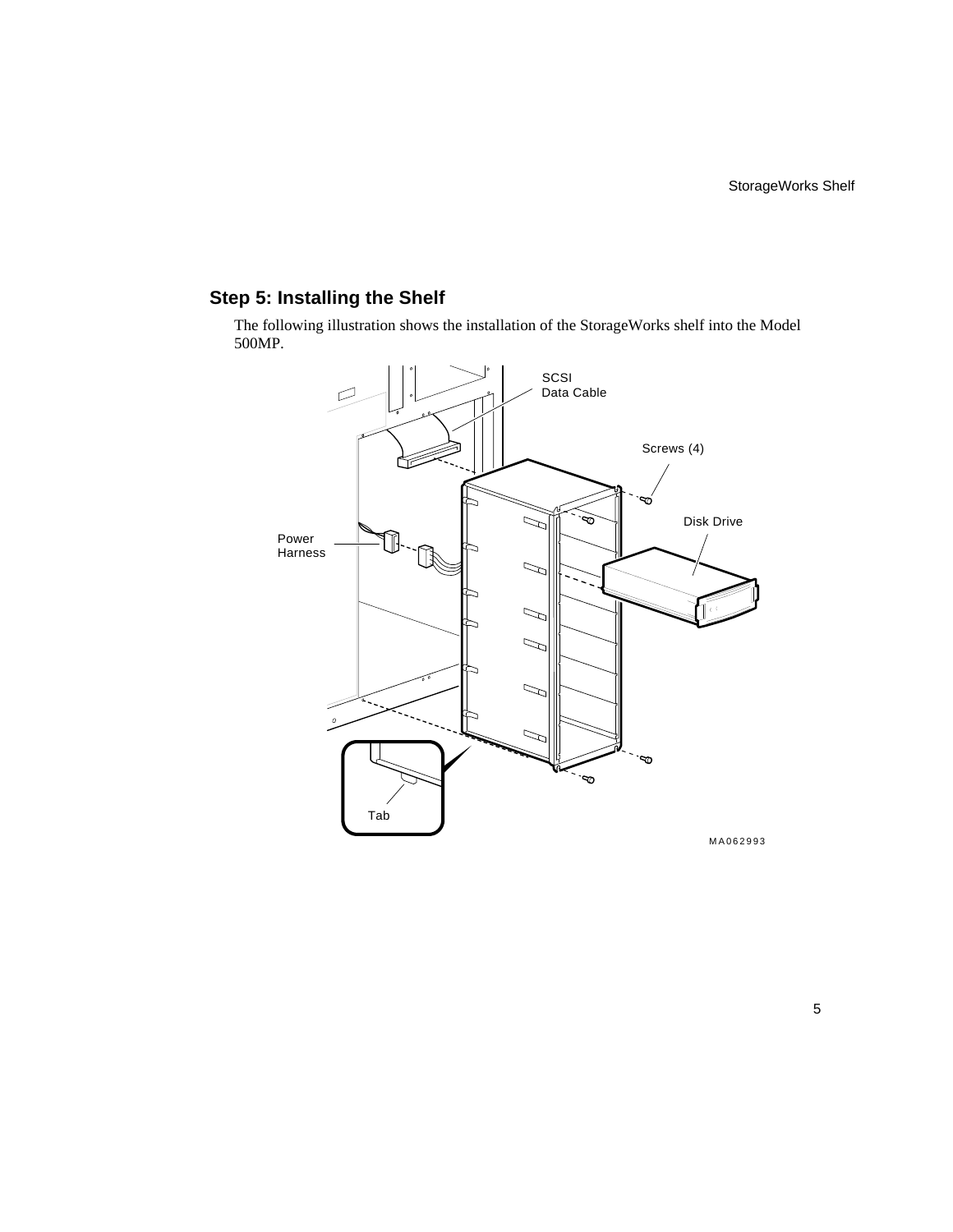## **Configuring the StorageWorks Shelf**

The backplane of the StorageWorks shelf supplies the drive's SCSI node ID according to the location of the drive within the storage shelf. Each internal StorageWorks shelf must be configured as a dual bus. In this configuration, up to four pairs of drives can be installed (node IDs 0−3, top to bottom).

#### **Configuring the Internal StorageWorks Backplane**

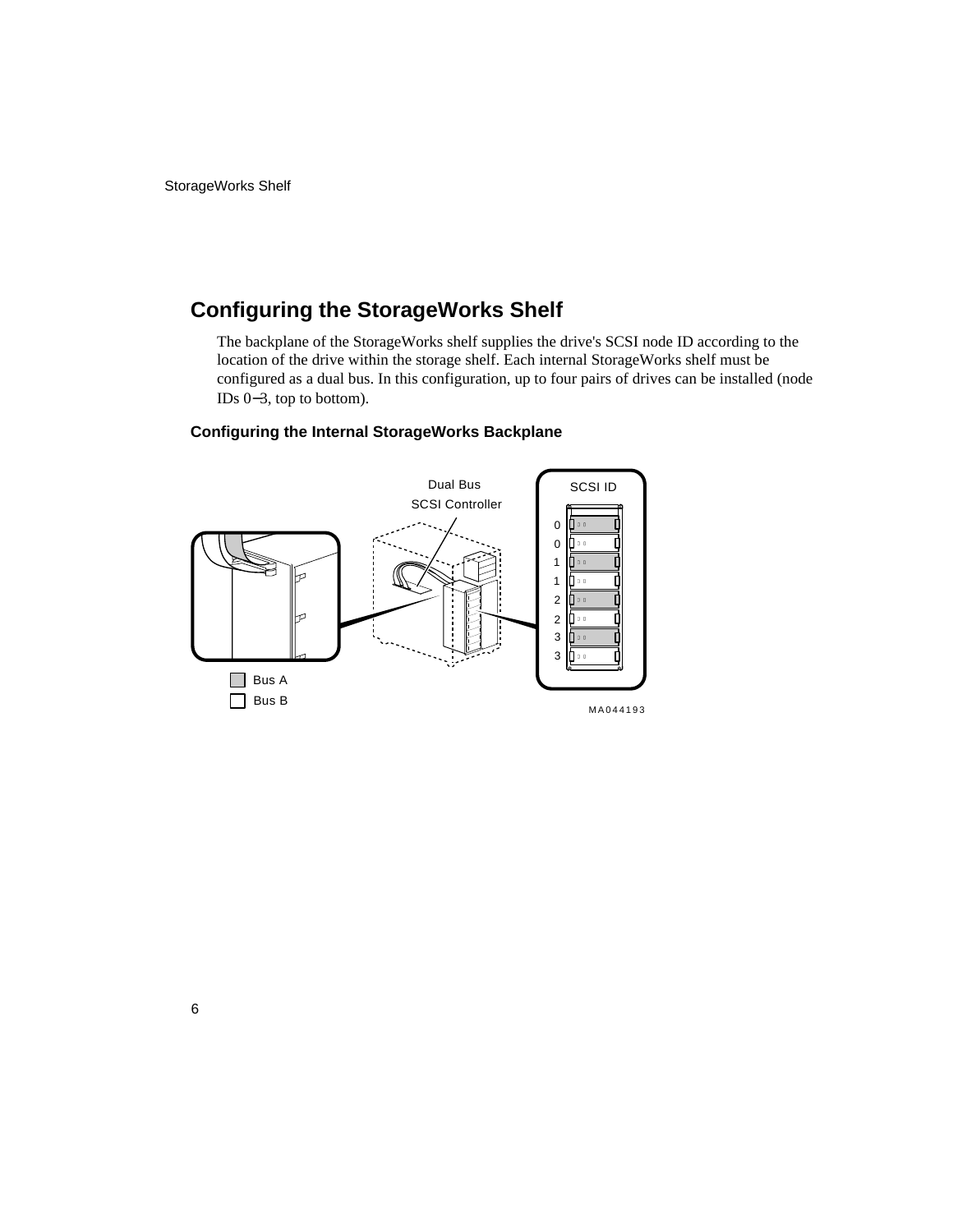#### **Installing Fixed Disks**

Install fixed disks as shown in the following illustration:

- 1. Remove a blank bezel by pressing the two mounting tabs and pulling the bezel out of the shelf.
- 2. Insert the fixed-disk drive into the guide slots and push it in until the tabs lock in place.

#### **Installing Fixed-Disk Drives**



To ensure proper airflow, install a drive or blank bezel into all StorageWorks slots.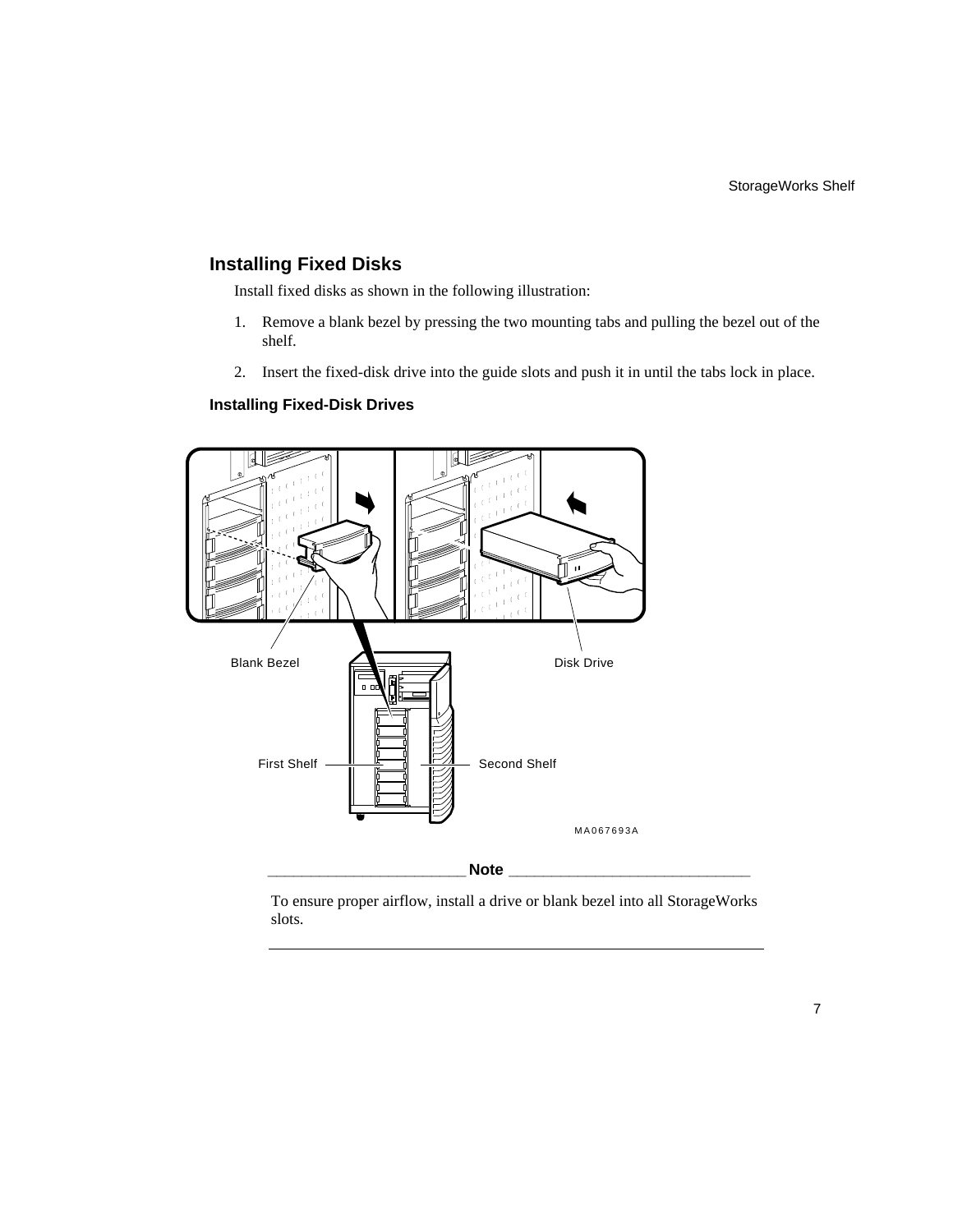StorageWorks Shelf

## **LED Information**

The location and interpretation of LEDs are shown below.



#### **LED Status**

| <b>LED</b> | <b>Status</b> | <b>Meaning</b>          |
|------------|---------------|-------------------------|
| Activity   | <b>Blinks</b> | Reads or writes to disk |
| Fault      | On)           | Problem exists          |